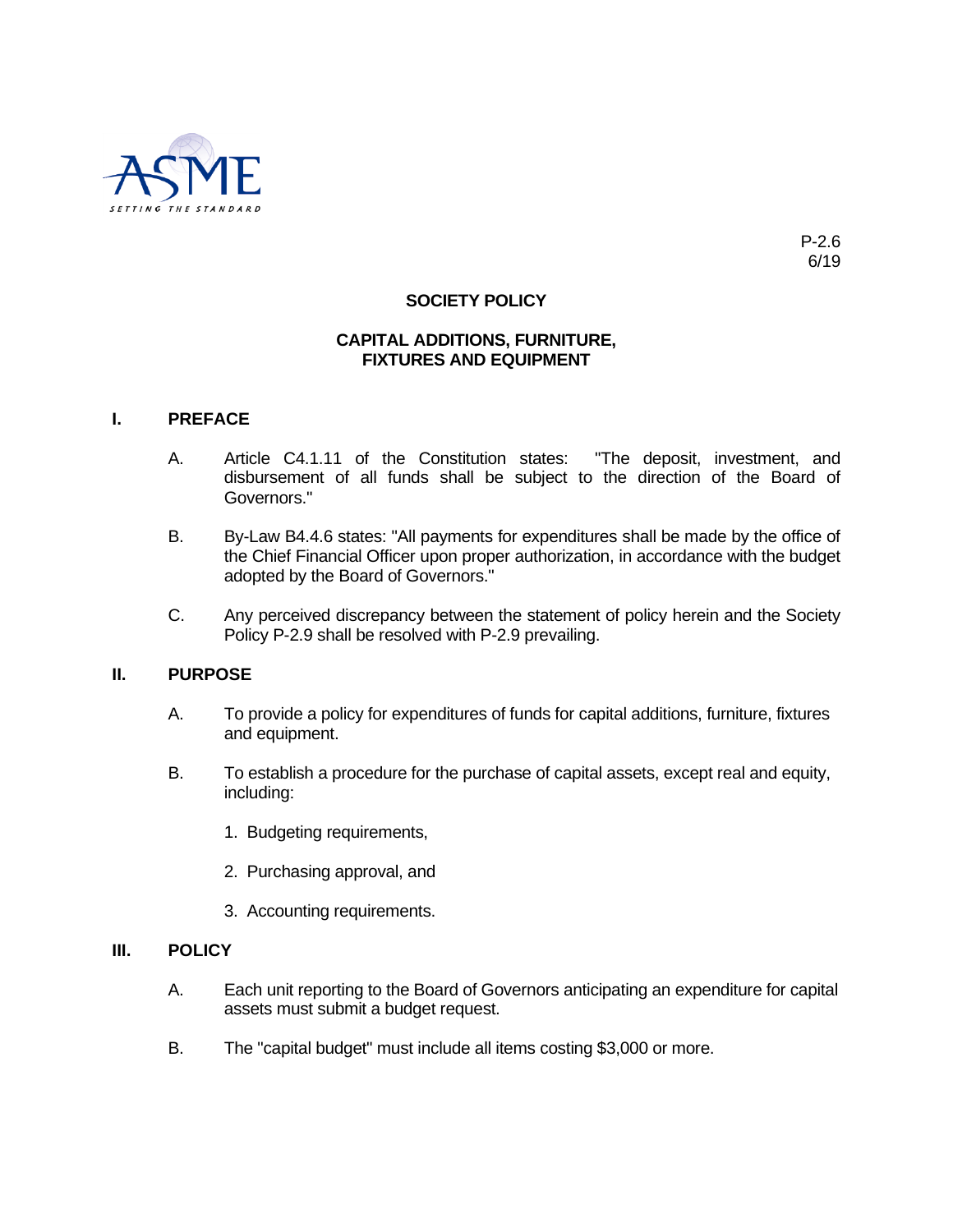# **IV. PROCEDURE**

- A. Budget.
	- 1. A capital budget will be prepared each year and submitted to the Committee on Finance and Investment.
	- 2. After reviewing the capital budget, the Committee on Finance will submit it to the Board of Governors for its approval at the time of the General Fund Budget approval.
	- 3. The capital budget will include all items or groups of a like item costing \$3,000 or more to be purchased in the ensuing budget year as well as a projection for any subsequent year.
	- 4. Unusual and non-recurring major projects must be submitted for approval with sufficient lead time for proper review and funding even if all or part of such projects are beyond the ensuing budget year.
	- 5. Items of new or replacement office equipment may be grouped under an Executive Director's equipment fund of \$100,000 each budget year.
		- a. Any individual piece of furniture or fixture costing \$1,000 or more in place must be listed separately.
		- b. Each proposed purchase for the field offices costing \$1,000 or more must be itemized separately.
	- 6. Leased items will be treated the same as other capital expenditures with regard to the total value of the items leased.
- B. Purchasing approvals.
	- 1. Major purchases of capital assets included in the approved annual budget require a formal purchase request which shall contain the cost, vendor bids, and the reason for the purchase.
	- 2. Purchase requests will include specific approval(s) when the on-site-cost per item, total amount of lease, or system is:
		- a. Up to \$50,000 Executive Director or Executive Director's designee.
		- b. \$50,000 or more Executive Director.